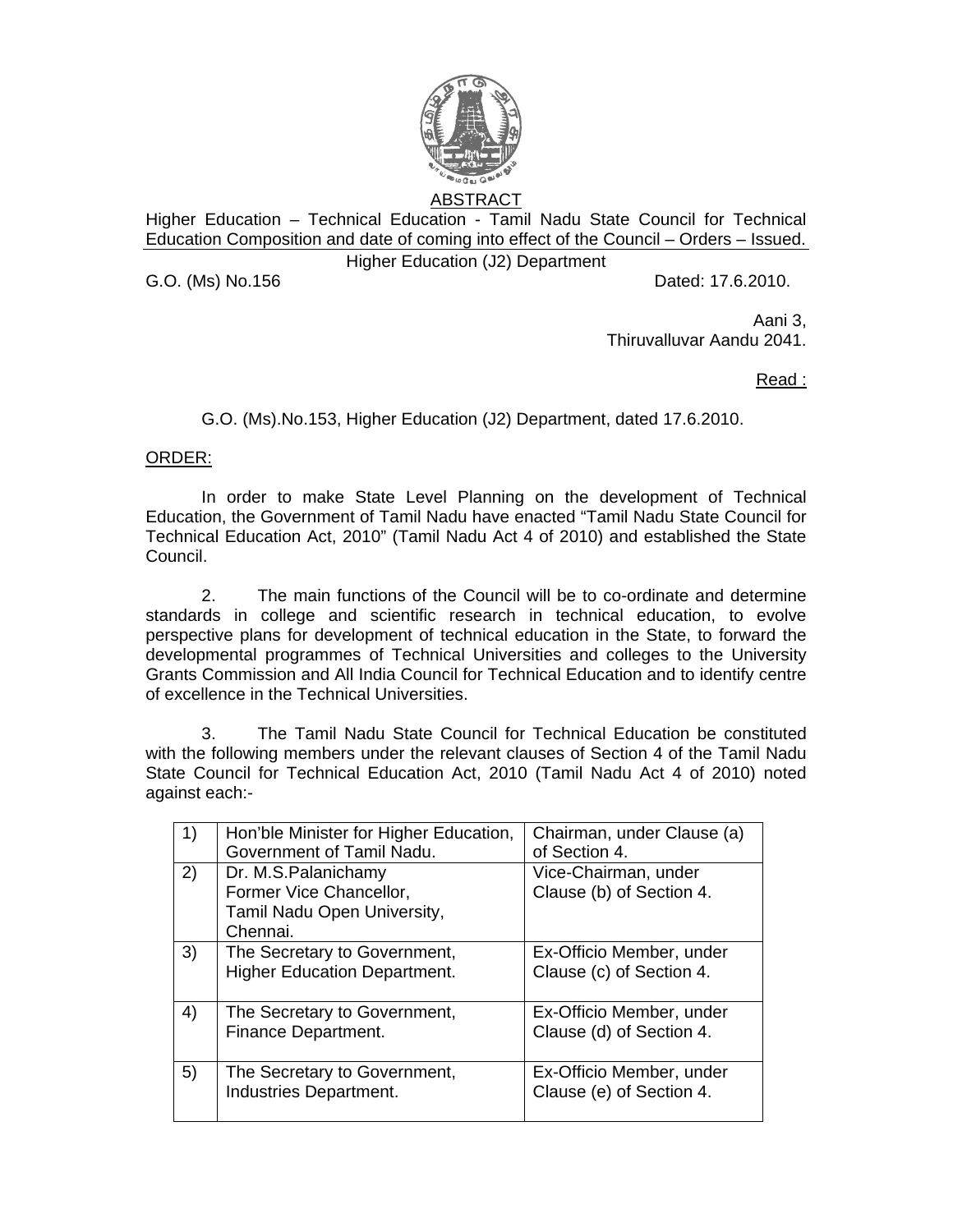| 6)   | The Secretary, University Grants       | Ex-Officio Member, under                  |
|------|----------------------------------------|-------------------------------------------|
|      | Commission or his nominee.             | Clause (f) of Section 4.                  |
| 7)   | The Member Secretary, All India        | Ex-Officio Member, under                  |
|      | Council for Technical Education or his | Clause (g) of Section 4.                  |
|      | nominee.                               |                                           |
| 8)   | The Commissioner or Director of        | Ex-Officio Member, under                  |
|      | <b>Technical Education.</b>            | Clause (h) of Section 4.                  |
| 9)   | Dr. S.Kaliappan,                       | Member, under Clause (i)                  |
|      | Vice Chancellor,                       | of Section 4.                             |
|      | Anna University, Tirunelveli.          |                                           |
| 10)  | Dr. K.Karunakaran,                     | Member, under Clause (i)                  |
|      | Vice Chancellor,                       | of Section 4.                             |
|      | Anna University, Coimbatore.           |                                           |
| 11)  | Dr. R.Sundararajan,                    | Member, under Clause (j)                  |
|      | Principal,                             | of Section 4.                             |
|      | Government College of Technology,      |                                           |
|      | Coimbatore.                            |                                           |
| 12)  | Dr. S.Shanthi,                         | Member, under Clause (j)                  |
|      | Principal,                             | of Section 4.                             |
|      | Surya Engineering College,             |                                           |
|      | Vikkiravanndy, Villupuram.             |                                           |
| 13)  | Dr. K.Sundaramurthy,                   | Member Under Clause (k)                   |
|      | Principal,                             | of Section 4.                             |
|      | Central Polytechnic College,           |                                           |
|      | Taramani, Chennai-113.                 |                                           |
| (14) | Dr. R. Venkatraj,                      | Member, under Clause (k)                  |
|      | Principal,                             | of Section 4.                             |
|      | PAC Ramasamy Raja Polytechnic          |                                           |
| 15)  | College, Rajapalayam.                  |                                           |
|      | Dr. R.Nandagopal,<br>Director,         | Member, under Clause (I)<br>of Section 4. |
|      | PSG Institute of Management,           |                                           |
|      | Coimbatore.                            |                                           |
| 16)  | Thiru. Akilan,                         | Member, under Clause (m)                  |
|      | Pro Chancellor,                        | of Section 4.                             |
|      | Bharat University, Chennai.            |                                           |
| 17)  | Dr. P.Devadoss Manoharan,              | Member, under Clause (n)                  |
|      | Professor (Civil Engineering),         | of Section 4.                             |
|      | Anna University, Chennai-25.           |                                           |
| 18)  | Thiru. G.Rangasamy,                    | Member, under Clause (o)                  |
|      | President,                             | of Section 4.                             |
|      | PSG Engineering College,               |                                           |
|      | Coimbatore.                            |                                           |
| 19)  | Dr. A.M. Sameeullah,                   | Member-Secretary, under                   |
|      | Professor,                             | Clause (q) of Section 4.                  |
|      | Department of Computer Science and     |                                           |
|      | Engineering,                           |                                           |
|      | Annamalai University,                  |                                           |
|      | Annamalai Nagar.                       |                                           |

 3. Three members under Clause (p) of Section 4 of the Act, will be coopted by the Council at a later date.